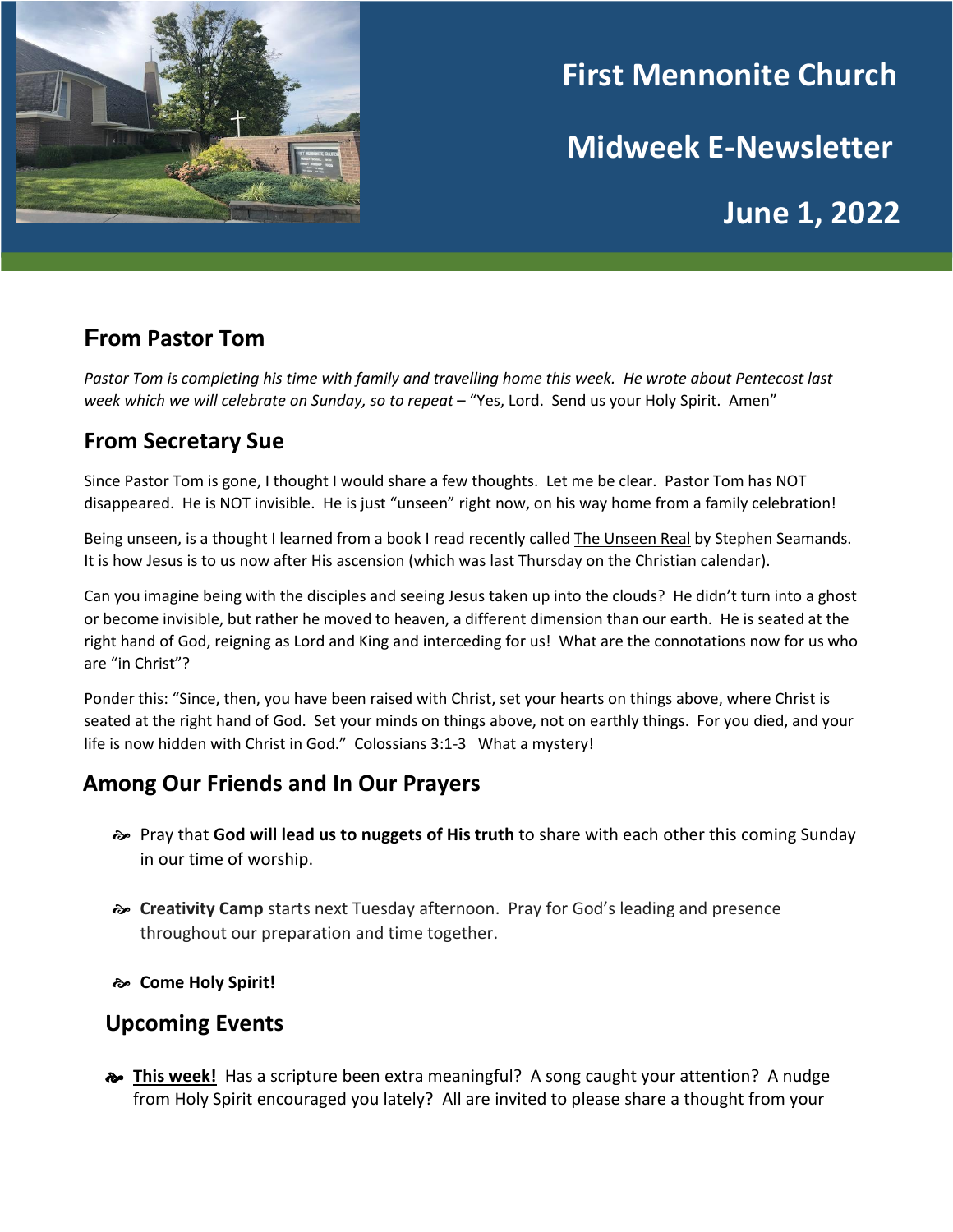spiritual journey with the rest of your family this coming Sunday as we celebrate Pentecost. If you prefer having someone else read your thoughts from the front for you, there are those who are willing to do that.

- **a** Carry-in Meal Sunday, June 5<sup>th</sup> We will fellowship after worship with your delicious home cooking as we say farewell to Doug Miller and Holly Swartzendruber! Please bring whatever food you like and your table service. Drinks will be provided here. Be sure to sign the card for them. There will be a time to speak messages of encouragement after the meal also
- **Exercitivity Camp** not too late to invite a neighbor or friend! (completed grades 1-6) Extra flyers to share are on the entryway whiteboard.
- **Registration is now open for the WDC Annual Assembly**, to be held July 29-31, 2022. This will be a "hybrid" event - some workshops will be only virtual, other parts will be only on-site. Worship and the Delegate Session will be hybrid with people on-site and virtual sharing together. Our on-site venue is Camp Copass, Denton, TX. We welcome everyone however you attend.
- Save the Date: **"Sunday School Picnic"** with Trinity Mennonite Church will be **August 14**.

#### **Other Announcements**

- **Last week's Baking Party** was successful! 30 dozen cookies were baked for the Food 4 Kids program at Trinity. (That won't last long though with daily meals, so keep baking at home!)
- **Check out the bulletin board of our "great cloud of witnesses"!** If you have a program from one of our "family" memorial services that didn't get put up, you are welcome to bring them and add them to our board. (I only put up duplicates, since we keep a copy in our files.)
- **Then The Rules Changed** published by Prairieland Press. Author Carolyn Zeisset and her husband, from Nebraska, stopped by the church office to tell me about her new novel written about a German-from-Russia boy in the 1870s who migrated from Ukraine to Hillsboro. It is written about your ancestors! More information can be found at carolynzeisset.com The book can be purchased on Amazon or requested at local bookstores.
- From Mennonite Church USA: The **Poor People's Campaign** "follows the spirit and analysis of Rev. Martin Luther King Jr. in identifying and combatting the 'evil triplets' of systemic racism, poverty and the war economy, along with attendant ecological devastation and the false moral narrative of religious nationalism." Rod Hollinger-Janzen, administrative assistant for Church Vitality in Mennonite Church USA, walks through the reasons why he is an avid supporter of the campaign. Read more, including how you can be involved in the Mass Poor People's and Low-Wage Workers' Assembly and Moral March on Washington and to the Polls, on Saturday, June 18: [https://www.mennoniteusa.org/meet-peoples-needs/](https://mennoniteusa.us1.list-manage.com/track/click?u=97f16d9c230780d6354d01572&id=4b2eabbf1c&e=f1cba2a9e6)